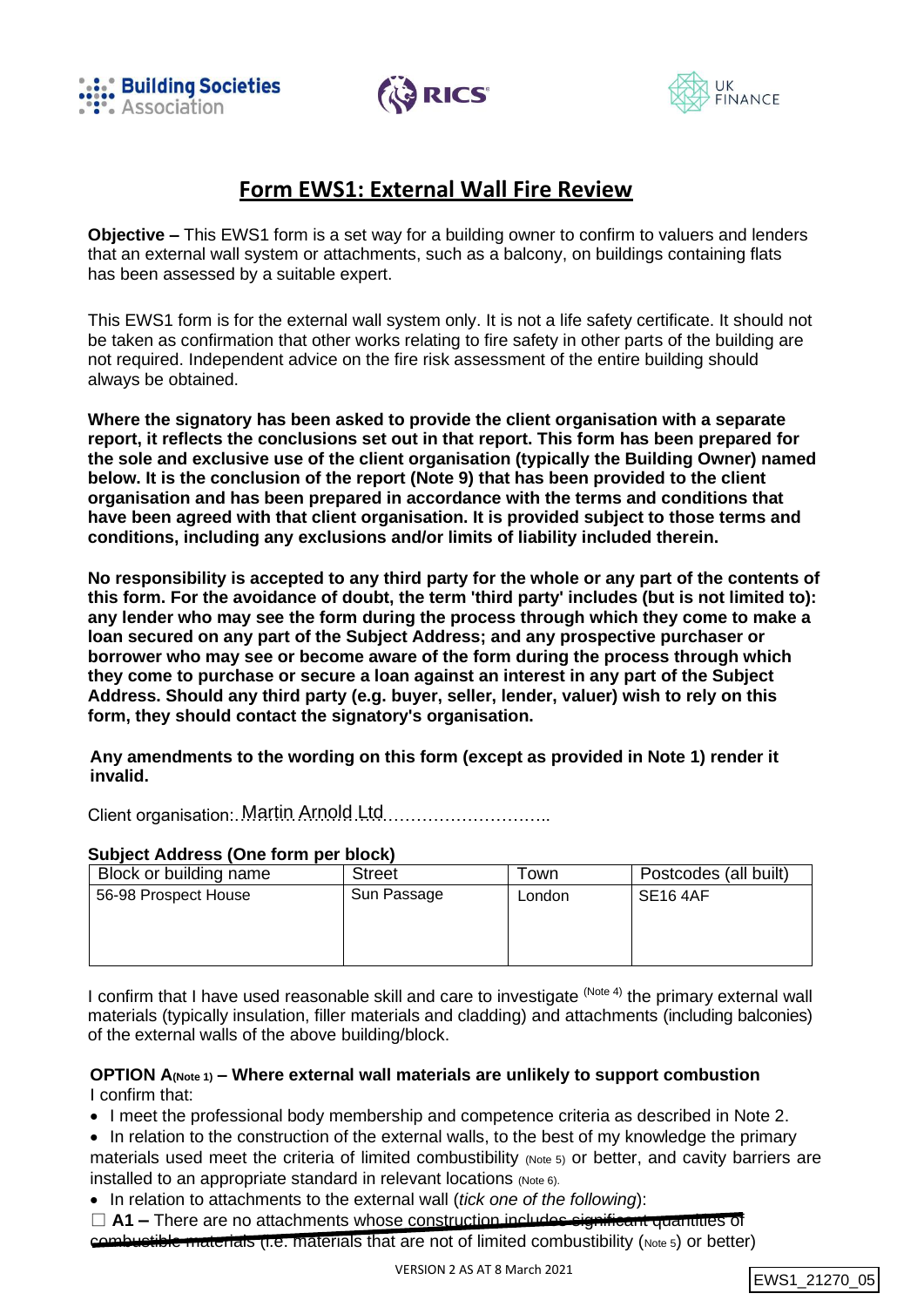





 $\Box$  A2 – There is an appropriate risk assessment of the attachments confirming the remedial works are required.

 $\Box$  A3 – Where neither of the above two options apply, there may be potential costs of Femedial Works to attachments (Note 7).

# OPTION B(Note 1) - Where combustible materials are present in external wall I confirm that:

. I meet the professional body membership and competence criteria as described in Note 3.

• I have used the reasonable skill and care that would be expected of the relevant professional advisor to assess the level of fire risk (Note 8) presented by the external wall construction and attachments (tick one of the following).

⊠ B1 – I have concluded that in my view the fire risk  $(Mots 7 and 8)$  is sufficiently low that no remedial works are required.

 $\Box$  B2 - I have concluded that in my view the fire risk (Note 7) is sufficiently high that remedial works are required, and I have identified to the client organization the remedial and interim measures required (documented separately).

| <b>Name</b>       | Jon Pagan                      |
|-------------------|--------------------------------|
|                   |                                |
| Qualification(s)  | MA(CANTAB) CEng MIFireE        |
| Organisation      | International Fire Consultants |
| Professional body | Institution of Fire Engineers  |
| Membership number | 00024756                       |
| Signature         | $20 - Yg$                      |
| Date              | 17th December 2021             |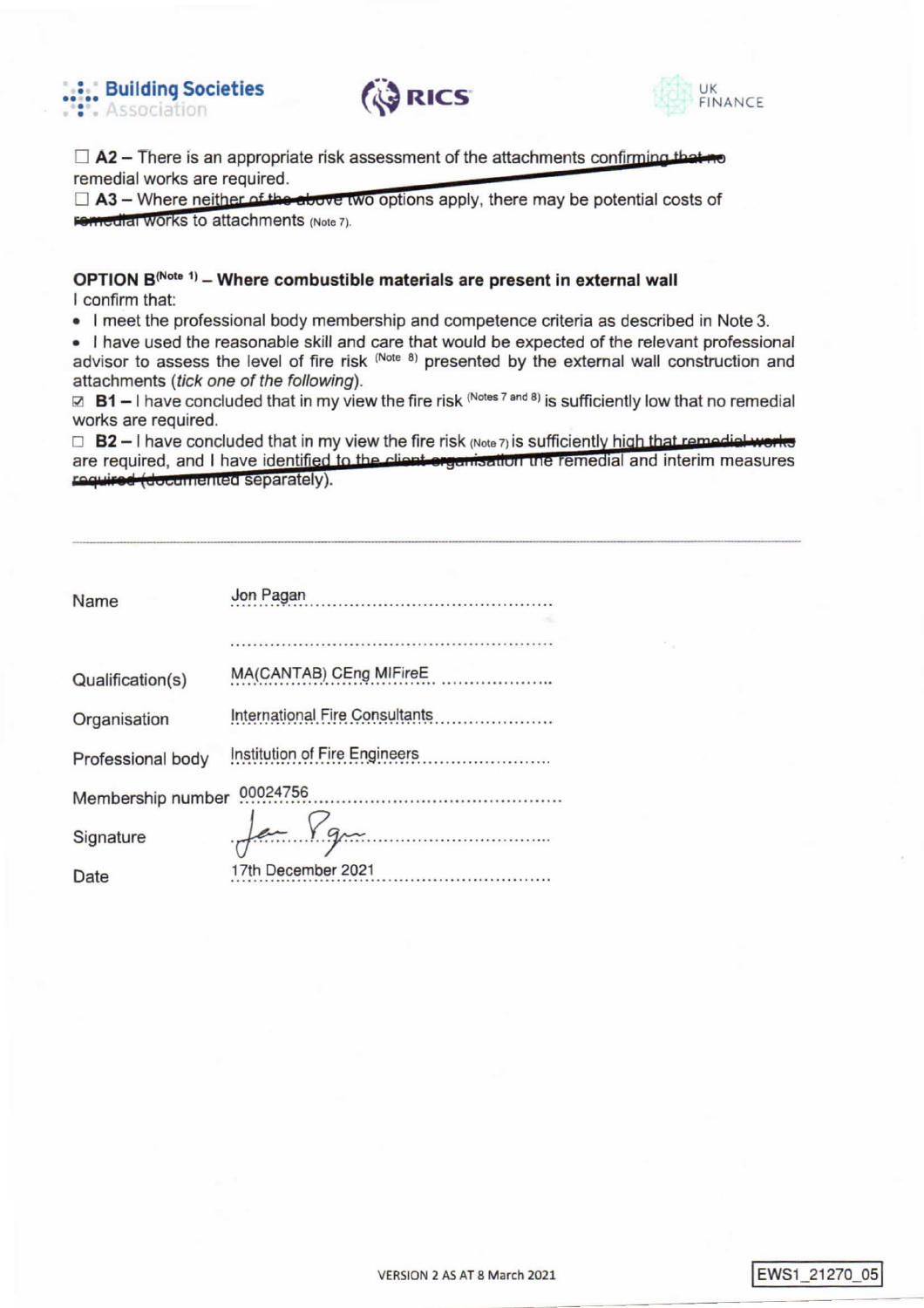





# **NOTES**

**Note 1 –** This form includes two options. Option A is for buildings where the materials used in the external wall would be unlikely to support combustion. Option B is for buildings where Option A does not apply and a more detailed review (and hence higher level of fire expertise) is required. The signatory should use either the Option A approach or the Option B approach and delete/cross out the unused option. Within each option there are sub-options, the user should tick the box of the relevant sub-option.

**Note 2 –** For Option A, the signatory would need the expertise to identify the relevant materials within the external wall and attachments, and whether fire resisting cavity barriers and fire stopping measures have been installed correctly. However, this would not necessarily include the need forexpertise in fire engineering. The signatory should be a fully qualified member of a relevant professional body within the construction industry.

**Note 3 –** For Option B, the signatory would need a higher level of expertise in the assessment of the fire risk presented by external wall materials. For Institution of Fire Engineers (IFE) members, this should be a Chartered or Incorporated Engineer with full membership of the Institution. For non-IFE members, the signatory should be a fully qualified member of a relevant professional body that deals with fire safety in the built environment, with either actual or equivalence to the Chartered or Incorporated Engineer status.

**Note 4 –** The investigation must include evidence of the fire performance of the actual materials installed. For both Options A and B, this would often include either a physical inspection by the signatory to this EWS1 Form, or inspection of photographic or similar information gathered by a 3<sup>rd</sup> party (subject to the signatory having sufficient confidence in that 3<sup>rd</sup> party). It would also include the standards of construction of key fire safety installations, such as cavity barriers. Given the nature of external walls, this would typically involve investigations in a limited number of locations (actual number to be determined by the signatory). Review of design drawings may assist, but on their own would not be sufficient. If the wall construction includes multiple wall types, the investigation should include each type.

**Note 5 –** The term 'limited combustibility' is as defined in BS 9991:2015.

**Note 6 –** Cavity barrier fire performance and locations to be based on relevant fire safety design guidance documentation, such as BS 9991, or relevant statutory guidance.

**Note 7 –** In this situation the signatory should notify the client organisation that the fire risk assessment of the building will need to be reviewed to consider the findings of the external wall survey.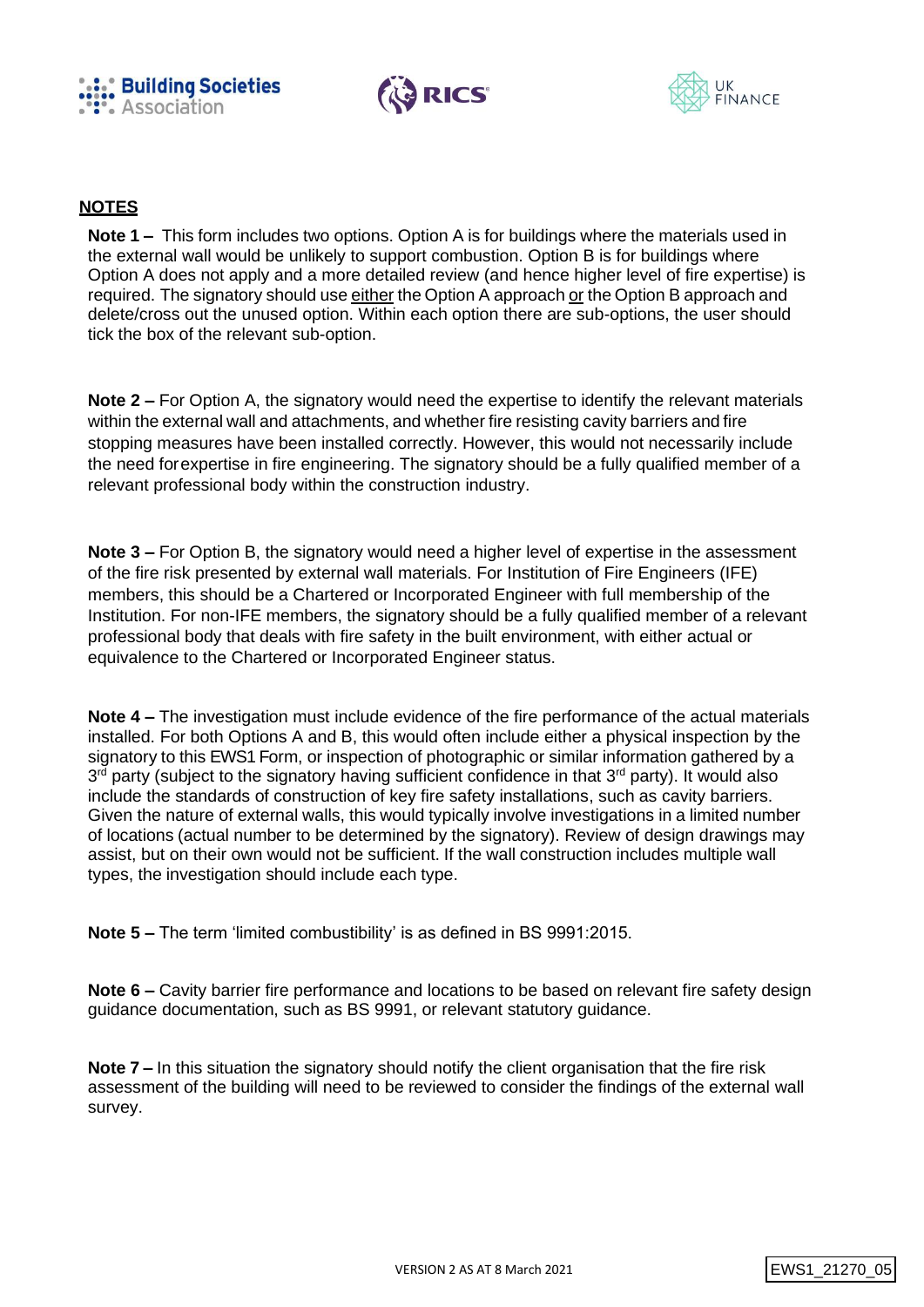





**Note 8 –** The assessment of fire risk as described above includes that insofar as is necessary to ensure a reasonable standard of health and safety of those in and around the building, all external wall constructions, and any external attachments (e.g. balconies) of the building:

- Resist spread of fire and smoke, so far as is reasonably necessary to inhibit the spread of fire within the building; and
- Are constructed so that the unseen spread of fire and smoke within concealed spaces is inhibited; and
- Adequately resist the spread of fire over the walls, having regard to the height, use and position of the building.

The assessment takes account of regulations and published design guidance as were current at the time of construction, as well as those which are current at the time of this assessment. It cannot be guaranteed that it would address guidance and regulations which may be introduced in the future.

**Note 9 –** The signatory may wish to provide their client organisation with a separate report on their investigation to support their statements in this EWS1 Form. That separate report would not normally need to be supplied to the valuer along with this EWS1 Form (unless there are specific issues which may require it).

**Note 10 –** This EWS1 Form will need to be reassessed if any significant changes occur to the external wall or attachments of the building, and is valid for up to 5 years from the date at which it is signed.